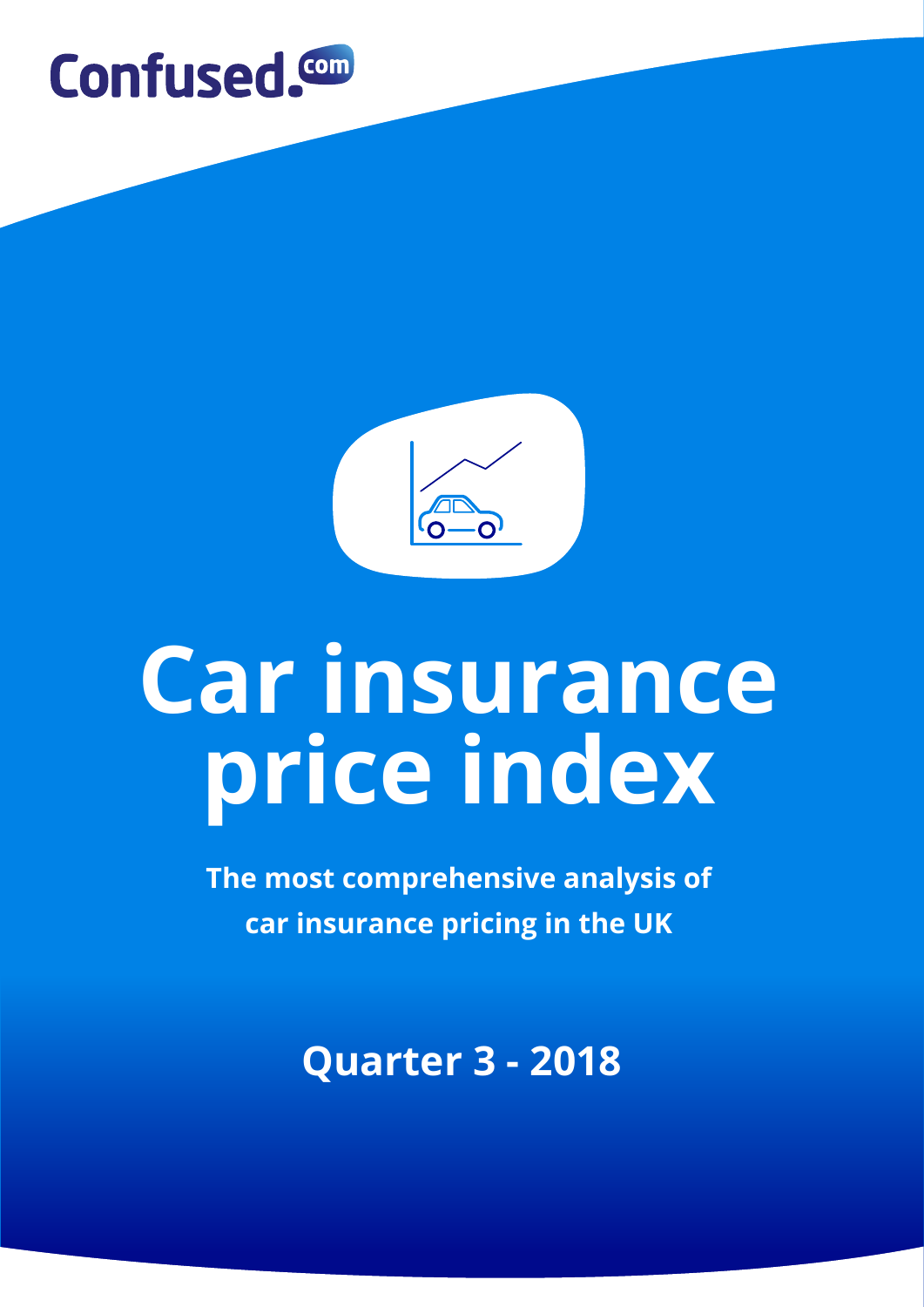#### **Executive summary**

Car insurance prices increase for first time in over 12 months

The Confused.com car insurance price index began in 2006 and is the most comprehensive analysis of car insurance pricing in the UK. Published every three months, it looks at more than six million car insurance quotes per quarter to provide insight and analysis across the market.

The latest index, which covers the third quarter of 2018, shows that UK drivers are now paying £760 on average for an annual car insurance policy. This is up £8, or 1%, over the past three months.

This might seem like a small increase but, if past results are anything to go by, further price rises could be on their way. For example, in 2015 the average price of a premium crept up from £591 to £600 between the first and second quarters, with prices then going on to increase by a further £115 over the following 12 months, reaching £715 in Q2 2016.

But it's not just rising car insurance prices that motorists across the UK are having to contend with, drivers are also paying significantly more for fuel that they were a year ago. According to Confused.com's fuel price index, which collates prices from 83% of the UK's fuel stations, drivers are now paying 130.8p for petrol and 134.8p for diesel, on average (prices correct as of 8/10/18).

This means that the average driver of a medium-sized car is now paying £75 for a full tank of petrol and £77 to fill up with diesel. And if car insurance prices continue to increase it looks like it is could be an expensive year for motorists.

With this in mind, Confused.com is urging drivers to shop around come renewal time to ensure they're getting the best deal available.

Confused.<sup>com</sup>

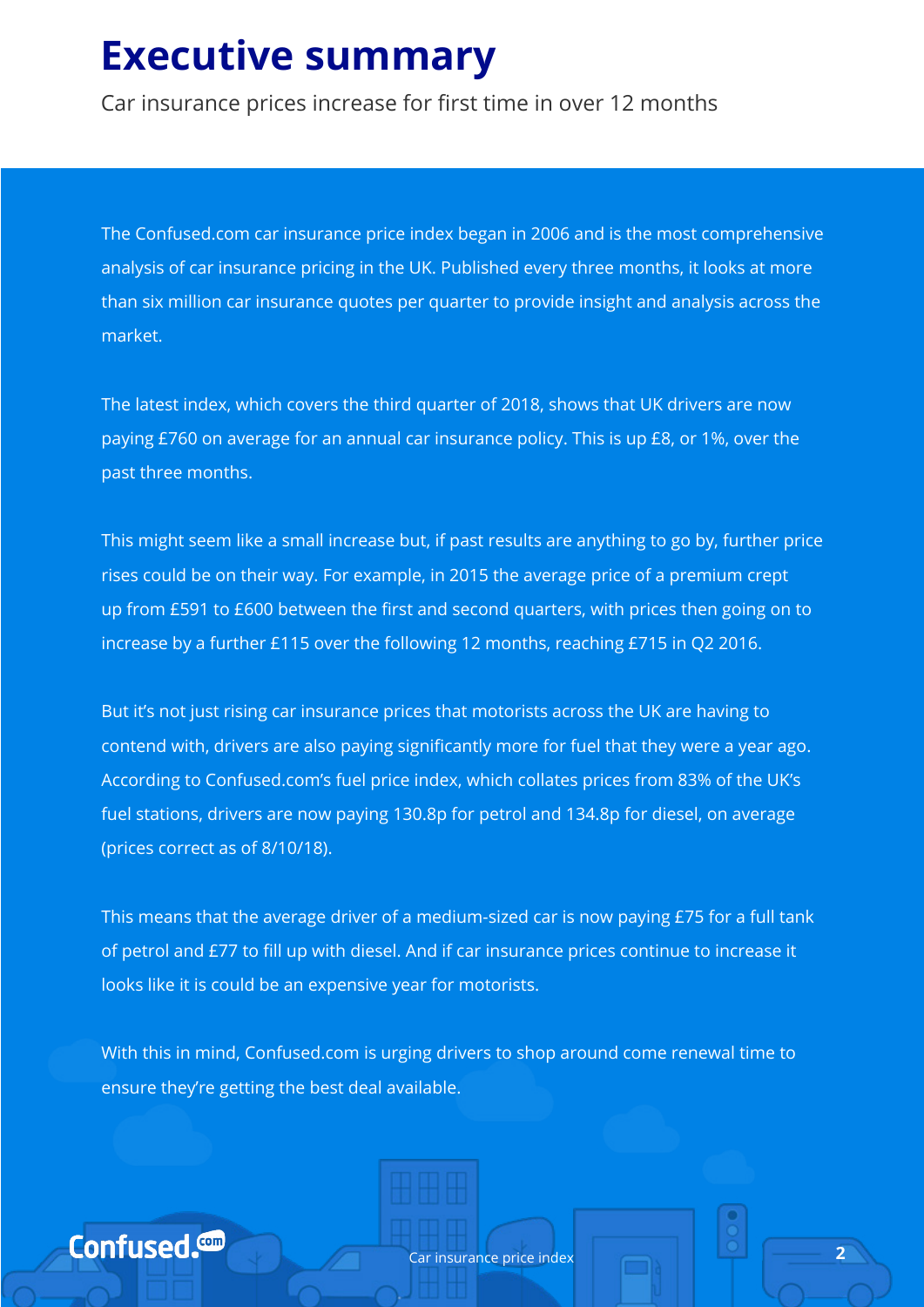## **The overall picture**

What were the major changes this time?



#### **Car insurance costs could start to creep up again after a period of declining prices**

Car insurance prices in the UK have increased by 1% (+£8) over the past quarter, on average – the first increase in over 12 months. This takes the average annual fully comprehensive premium to £760. That's according to the most comprehensive car insurance price index in the UK based on more than six million quotes a quarter from Confused.com and powered by Willis Towers Watson.

While this might seem like a small increase, it may be indicative of a change in direction for declining premiums. In fact, the last time prices took a similar turn the cost of car insurance soon started to accelerate. The price of premiums crept up from £591 in Q1 2015 to £600 (+£9) the following quarter, with prices going on to increase by 19% (+£115) over the following 12 months (Q2 2016 - £715).

Meanwhile, a nationally representative survey of UK drivers found that those who renewed their car insurance between July and September this year (2018) saw their premium go up by £50 when they opened their renewal notice, on average, highlting that loyality doesn't pay.

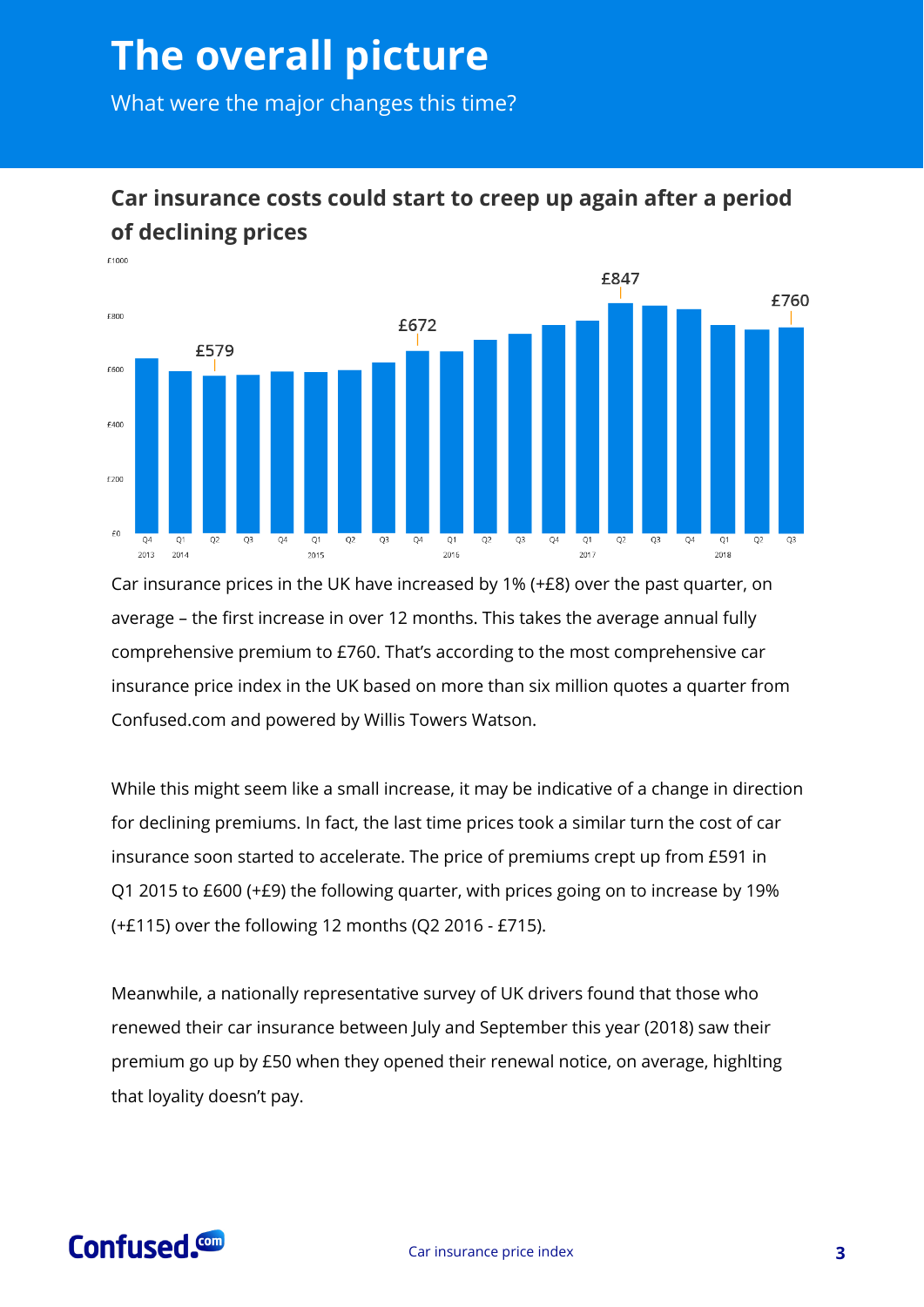### **The overall picture**

What were the major changes this time?

There are many ways motorists can save money on the cost of their insurance, and this includes being savvy about the time they shop. In fact, Confused.com data reveals motorists shopping around online at 8am received the cheapest price on average\* and could save up to £783 compared to those browsing in the early hours of the morning (2am) when car insurance is at its most expensive.

Overall, the morning (6am – 9am) appears to be the optimum time to get the best prices, while buying car insurance in the evening could add on a few extra hundred pounds.

No doubt any tip or trick to reducing premiums will be welcomed by drivers, especially if prices continue to rise. Although, it seems car insurance prices are still 9% (-£78) cheaper than 12 months ago. This is due to several changes to the insurance industry, including the way injury claims are calculated, known as the Ogden Rate.

The UK Government dropped the discount rate to -0.75% in March 2017, meaning insurers had to pay more for personal injury claims, which drove drivers' premiums upwards significantly. However, the expectation of a further rate review has allowed insurers to soften their prices.

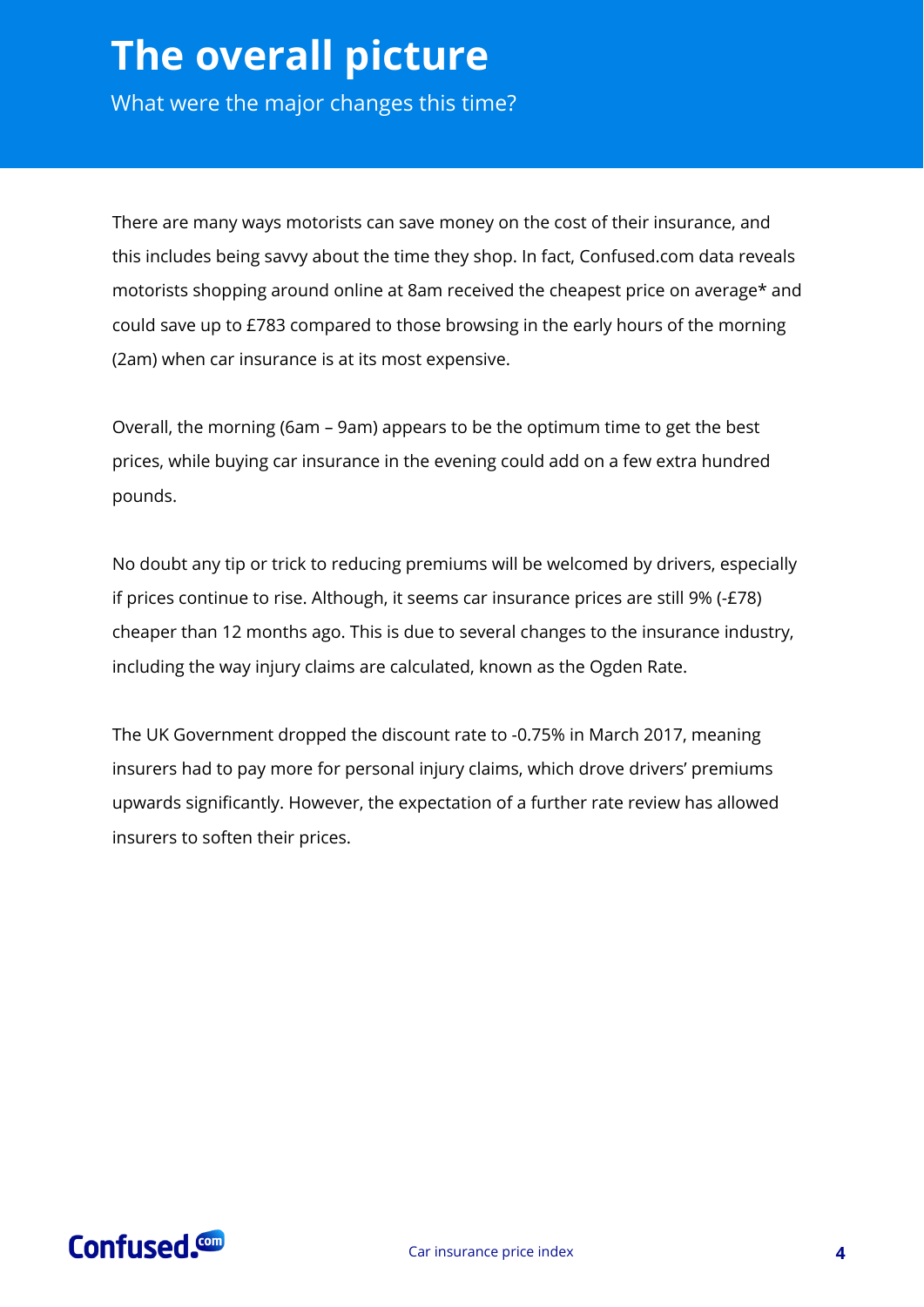### **Price by age**

17 year old drivers have seen the biggest price increases



Generally drivers of all ages are starting to see their car insurance costs creep up again. In particular, 17 year olds saw the biggest monetary change in the cost of their car insurance, with the average price accelerating by £64 (+3%) in just three months.

And surprisingly 26 year olds saw the biggest percentage increase, with their average car insurance cost creeping up by £38, equivalent to 4%, over this last quarter to an eyewatering £1,024, on average.

Meanwhile, 18 year old drivers are still bearing the brunt of sky-high prices, being the only age paying more than £2,000 (£2,058) for their car insurance, on average.

On the other hand, motorists starting to consider retirement may be pleased that they have been relieved of inflated prices. Drivers aged 60+ are now all paying below £503, up from £496 in Q2 2018, and are the cheapest prices paid by drivers across the board, on average.

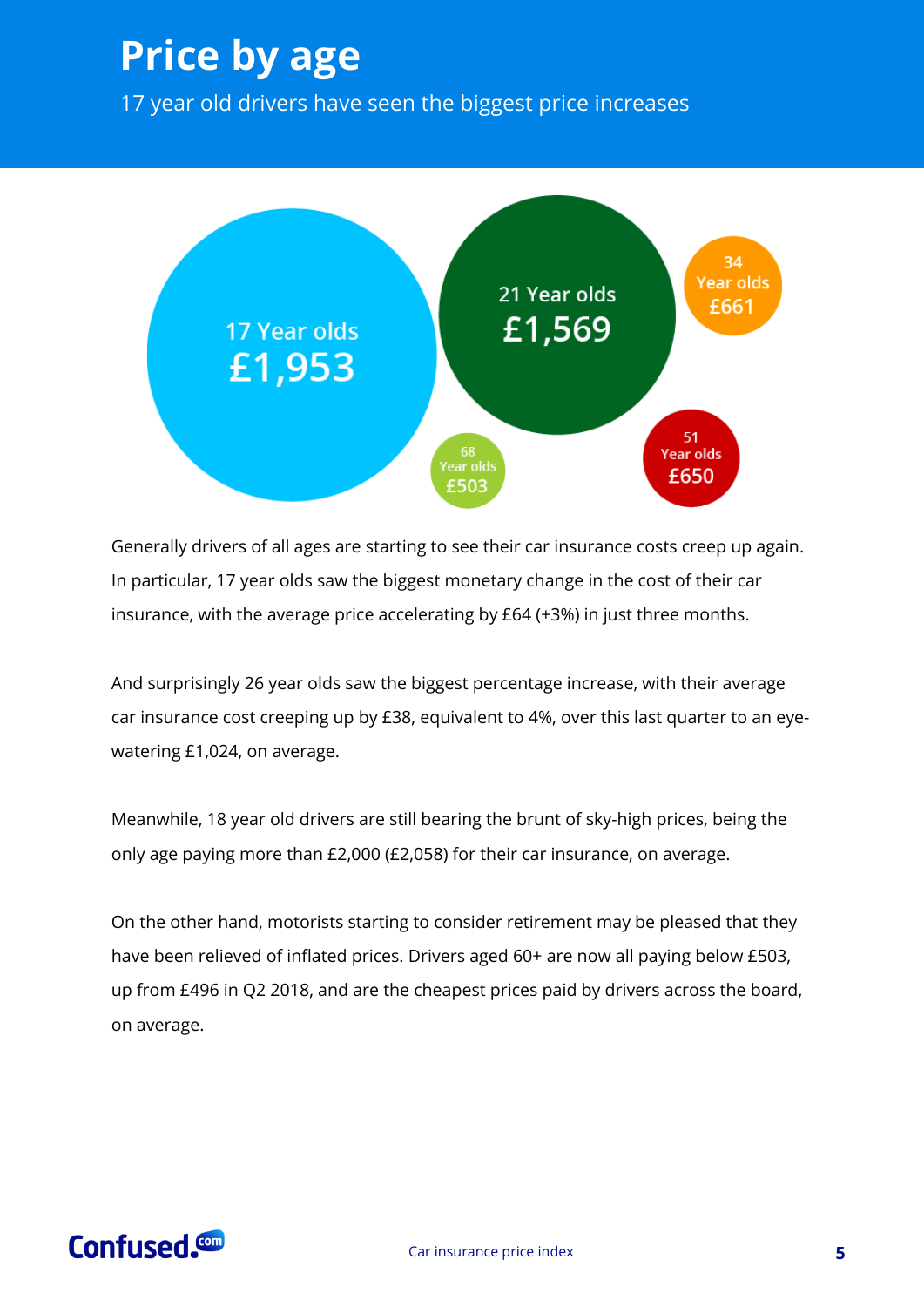#### **Price by region**

What's going on regionally?



On the other hand, the cost of premiums in Northern Ireland appear to be plummeting. Prices in the region dropped a whopping 17%, equivalent to -£181, in 12 months, following a 16% year-on-year drop last quarter (Q2 2018). But it is still motorists in the South West who benefit from the cheapest prices across the board, paying £566, on average, despite a £15 (+3%) growth on last quarter's price.

On a more granular level, motorists in Kirkwall in the Scottish Highlands and Islands will be feeling the sting of the increases the most as prices in the area accelerated by a whopping 22% (+£130) in just three months.

This takes the average cost of car insurance in the area to £712, up from £582 in Q2 2018. This is just £22 off the most expensive price paid by drivers in the area (Q4 2017).

However, this isn't the only area to have been slapped with big quarterly increases. Motorists in West Central London (Inner London) saw an extra £80 (+7%) added to their prices, compared to three months ago.

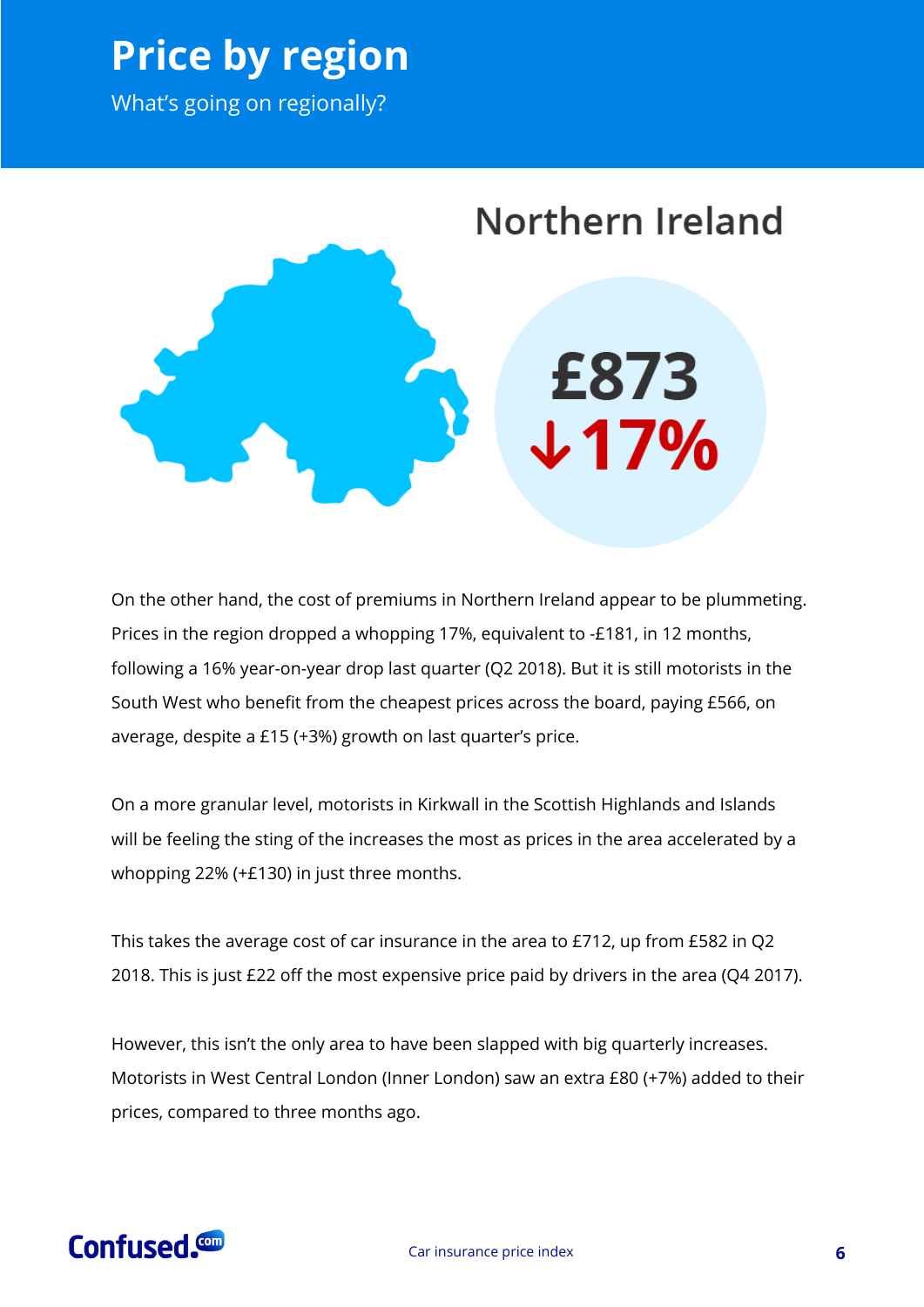# **Price by region**

What's going on regionally?



Looking to the regions, no doubt the majority of motorists across the UK will be groaning when shopping for car insurance, as they see increases of up to 3% since the last quarter.

In particular, the East Midlands and South Central England faced the biggest monetary rise of £18, equivalent to +3% and +2% respectively. Meanwhile, the average price in the West Midlands increased by 1% (+£8) in three months, taking the average price to £939 – overtaking Outer London for the first time on record.

Comparing the regions, it's drivers in Inner London who face the most expensive prices of anywhere in the UK with it being the only region to pay more than £1,000. The average cost of car insurance in the region is now £1,157 after a mere £3 drop over the quarter. And Manchester and Merseyside, the West Midlands and Outer London are the only other regions with drivers paying more than £900, on average.

Confused.<sup>com</sup>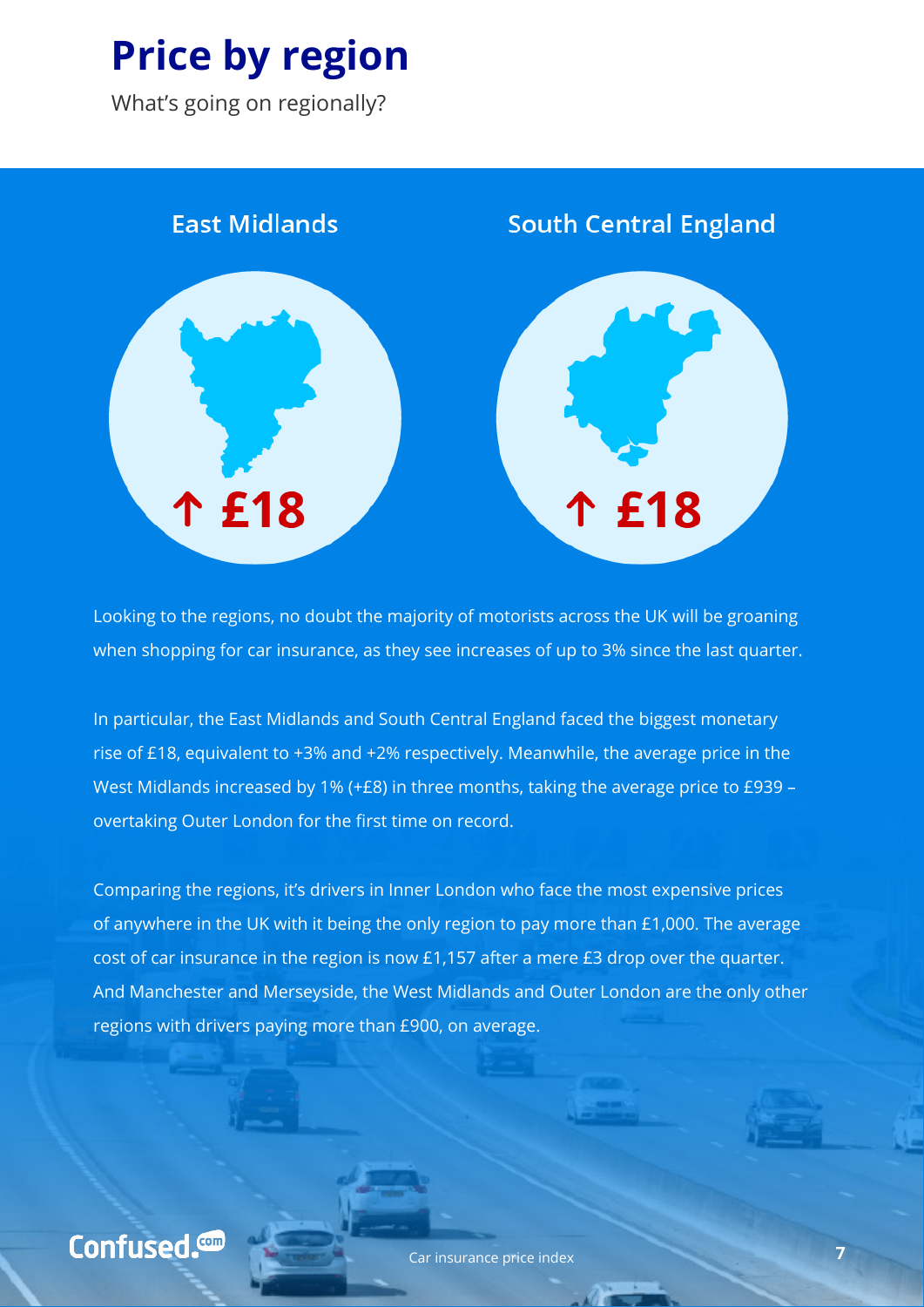### **Prices by gender**

Battle of the sexes



While price rises are generally affecting all drivers, some are facing bigger hikes than others.

Men are still paying more than women, with the gap in the cost of their car insurance increasing to £94 since the last quarter (Q2 2018).

Male motorists are now paying £802, on average, while women pay £708, in comparison.

While the EU gender directive prohibits insurers from assessing a driver based on their sex, there are other risk factors which cause men to have higher premiums. For example, men tend to drive more expensive cars with larger engines and loaded with new technology, on average, which makes for higher-value claims.

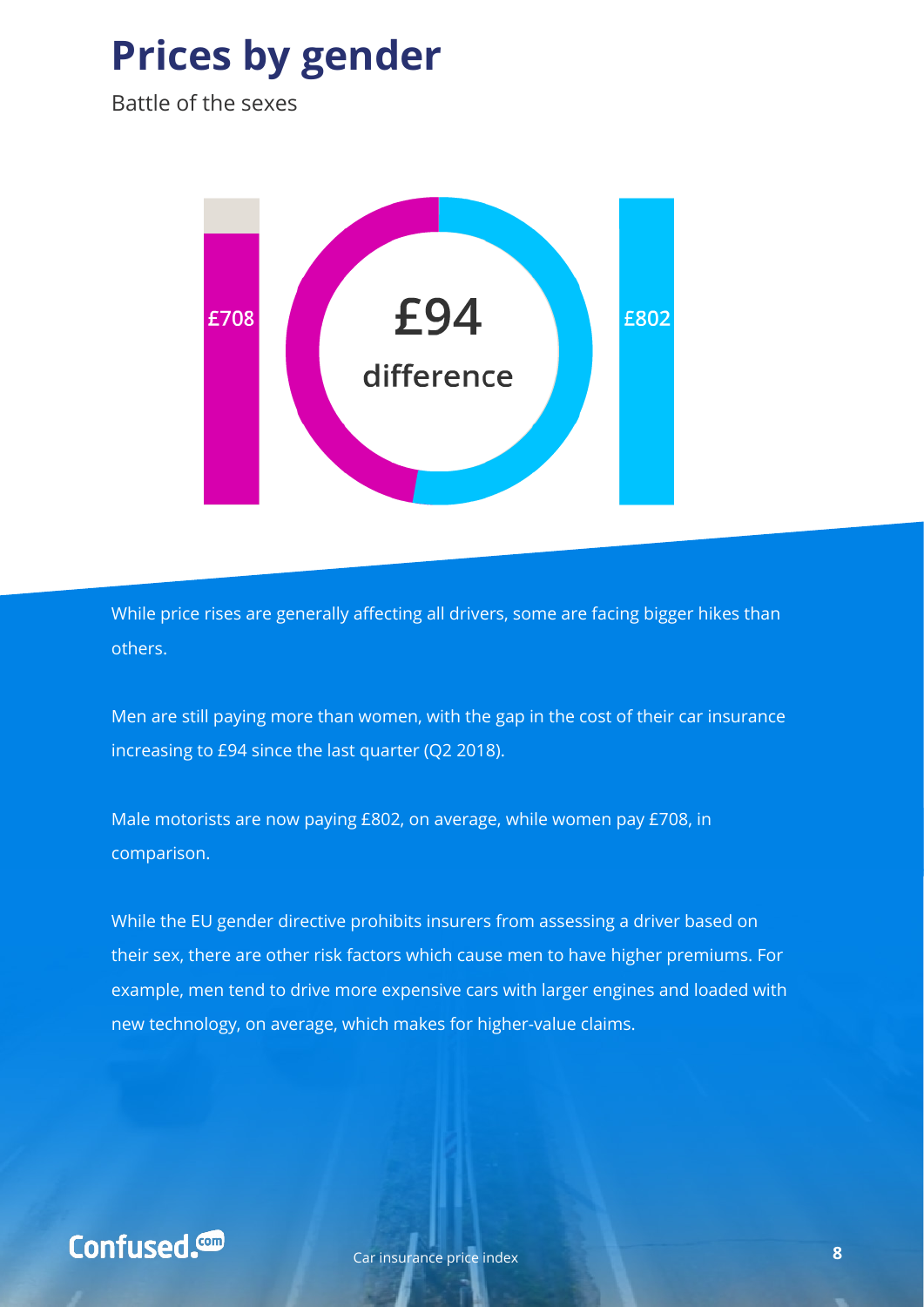### **Expert view**

Car insurance prices increase for first time in over 12 months

Louise O'Shea, CEO at Confused.com comments: "Over a year ago we saw car insurance prices start to decrease, but now it seems prices may be changing direction and starting to creep up once again. And there is no telling how long it will be before they start to really accelerate.

"Clearly there are still many cases of motorists unnecessarily paying more for their car insurance when it comes to renewing. I personally had to renew my car insurance this month, and while I was quoted a cheaper price than last year by my existing insurer, I managed to save an extra 40% by shopping on Confused.com - £300 cheaper than what my insurer was quoting.

"And this is why it is so important for drivers to be savvy and shop around as there could be a better price out there for them. And we are so certain of this at Confused. com that we are offering to beat drivers' renewal prices, or give them the difference, plus £20\*\*.

"Please don't pay more than you have to - take a few minutes to check your renewal letter and get a cheaper price from Confused.com."